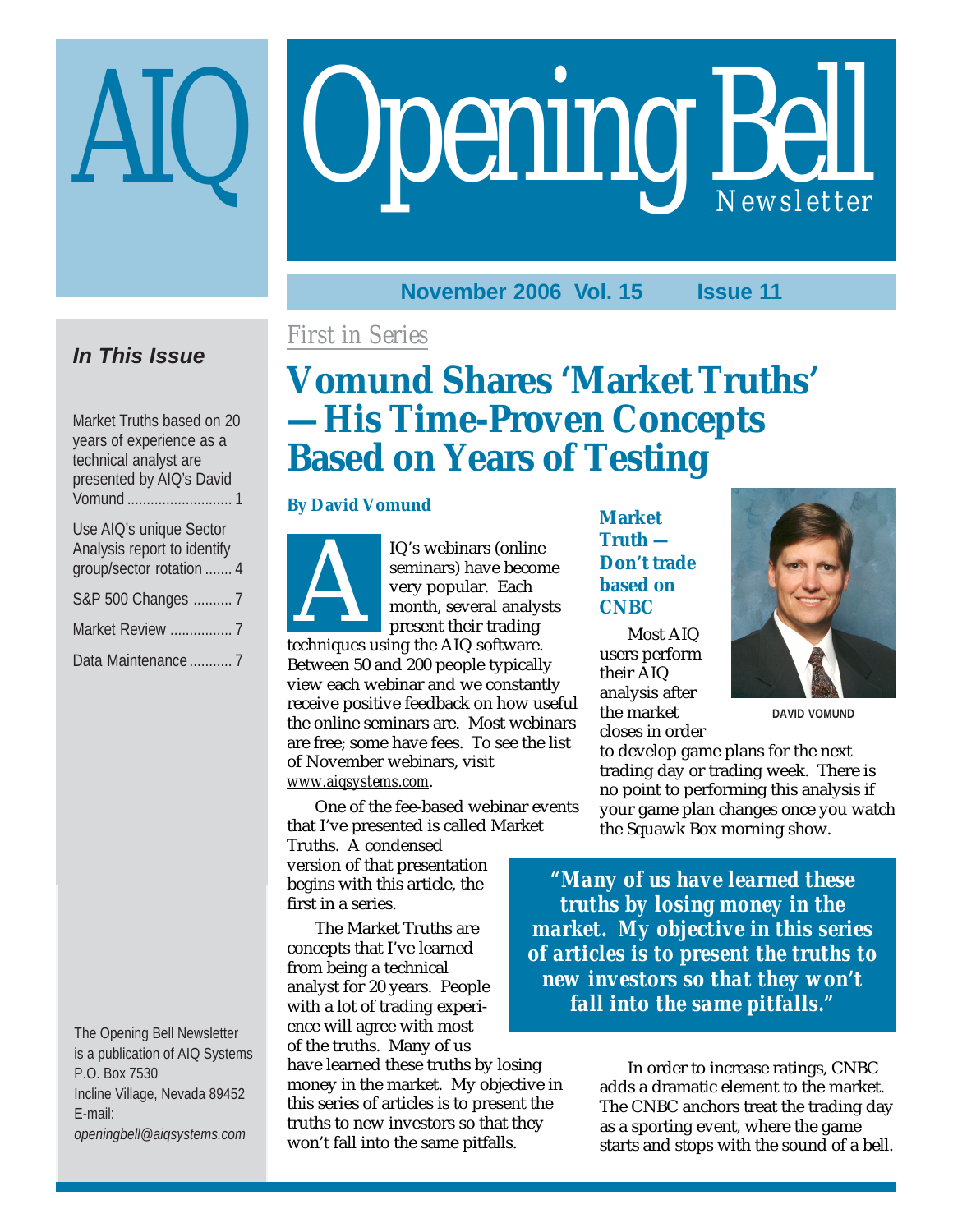#### AIQ Opening Bell November 2006

get price quotes. This action plays The anchors report amidst the crowds on the floor of the exchange, even though they struggle to even on our emotions, and for technical analysts emotion is the enemy. Emotion gets in the way of good analysis. CNBC can be watched, but it must not influence our trading.

#### **Market Truth — Lock in Profits**

I've found that most traders correctly limit losses. Letting a small loss turn into a big loss is devastating, and most people don't let that happen. Traders don't know what to do, however, when they have a profitable position. "Letting your profits run" is a good maxim but all too often the stock doesn't run and it is sold after it falls back to its entry point. Testing shows that it is better to lock in the profit rather than letting the stock run, hoping it turns into a big winner.

Let's use Expert Design Studio (EDS) to demonstrate this point. We created a very generic stock entry system that screens for S&P 1500 stocks that have risen above their 200-day Moving Average. Every stock eventually rises above this

## **AIQ Opening Bell Newsletter**

**David Vomund, Publisher G.R. Barbor, Editor P.O. Box 7530 Incline Village, NV 89452**

AIQ Opening Bell does not intend to make trading recommendations, nor do we publish, keep or claim any track records. It is designed as a serious tool to aid investors in their trading decisions through the use of AIQ software and an increased familiarity with technical indicators and trading strategies. AIQ reserves the right to use or edit submissions.

While the information in this newsletter is believed to be reliable, accuracy cannot be guaranteed. Past performance does not guarantee future results.

**© 1992-2006, AIQ Systems**

| Untitled - Expert Design Studio       |          |            |                                                                |            |  |
|---------------------------------------|----------|------------|----------------------------------------------------------------|------------|--|
| File Test View Help                   |          |            |                                                                |            |  |
| Summary<br>Positions                  |          |            | $\vert\vert\vert\vert$ o $\vert\vert\vert\vert\vert\vert\vert$ |            |  |
| all                                   |          | Winners    | Losers                                                         | Neutral    |  |
|                                       |          | ---------- | ----------                                                     | ---------- |  |
| Number of trades in test:             | 10487    | 4073       | 6379                                                           | 35         |  |
| Average periods per trade:            | 25.11    | 41.39      | 14.73                                                          | 22.37      |  |
| Maximum Profit/Loss:                  |          | 101.08%    | $(97.61)\%$                                                    |            |  |
| Average Drawdown:                     | (2.76)%  | (0.90)%    | (3.96)%                                                        |            |  |
| Average Profit/Loss:                  | 0.30%    | 6.82%      | (3.87)%                                                        |            |  |
| Average SPX Profit/Loss:              | 0.41%    | 1.66%      | (0.38)%                                                        |            |  |
| Probability:                          |          | 38.84%     | 60.83%                                                         |            |  |
| Average Annual ROI:                   | 4.31%    | 60.14%     | $(95.86)\%$                                                    |            |  |
| Annual SPX (Buy & Hold):              | 11.21%   |            |                                                                |            |  |
| Reward/Risk Ratio:                    | 1.13     |            |                                                                |            |  |
| Start test date:                      | 10/24/03 |            |                                                                |            |  |
| End test date:                        | 10/25/06 |            |                                                                |            |  |
| Interval: Daily<br>Using list: SP1500 |          |            |                                                                |            |  |
| Pricing Summary                       |          |            |                                                                |            |  |
| Entry price: [Open]                   |          |            |                                                                |            |  |
| Exit price: [Open]                    |          |            |                                                                |            |  |
| <b>Exit Summary</b>                   |          |            |                                                                |            |  |
| 96% Trailing stop                     |          |            |                                                                |            |  |
|                                       |          |            |                                                                |            |  |
| For Help, press F1                    |          |            |                                                                | <b>NUM</b> |  |

Figure 1. AIQ's EDS Summary report with test results for 96% trailing stop exit system.

Moving Average so there are a lot of trades.

The entry system is generic, but we'll test various exit systems. The first test uses a 96% trailing stop. This stop system moves to a sell anytime a stock falls 4% from its high point after it is purchased. The

trailing stop effectively cuts losses short and lets profits run. As long as the stock doesn't pull back 4%, then traders remain invested, hoping for a parabolic move.

Our test of the 96% trailing stop is found in **Figure 1**. During the three-year testing period there were 10,487 trades with an average holding period of 25 days. With that many trades we can rely on the results. The key statistic is the Average Annual ROI of 4.3%. That isn't the return you'll get by using this system but we can use it for comparison purposes.

Next, let's look at a simple 25 calendar-day time stop. We chose 25 days as that was the average holding period from our previous test. Under this sell strategy, you sell the stock after 17 business days (approx. 25 calendar days) no matter how the stock has performed.

*"Testing shows that it is better to lock in the profit rather than letting the stock run, hoping it turns into a big winner."*

> The results appear in **Figure 2**. The holding period is the same and once again there are a lot of trades, but this time the Average Annual ROI jumps to 11.25%. The fixed holding period is much more effective than the trailing stop exit strategy (in actual trading you should also employ a capital protect in case you bought at the high).

Our final test uses the profit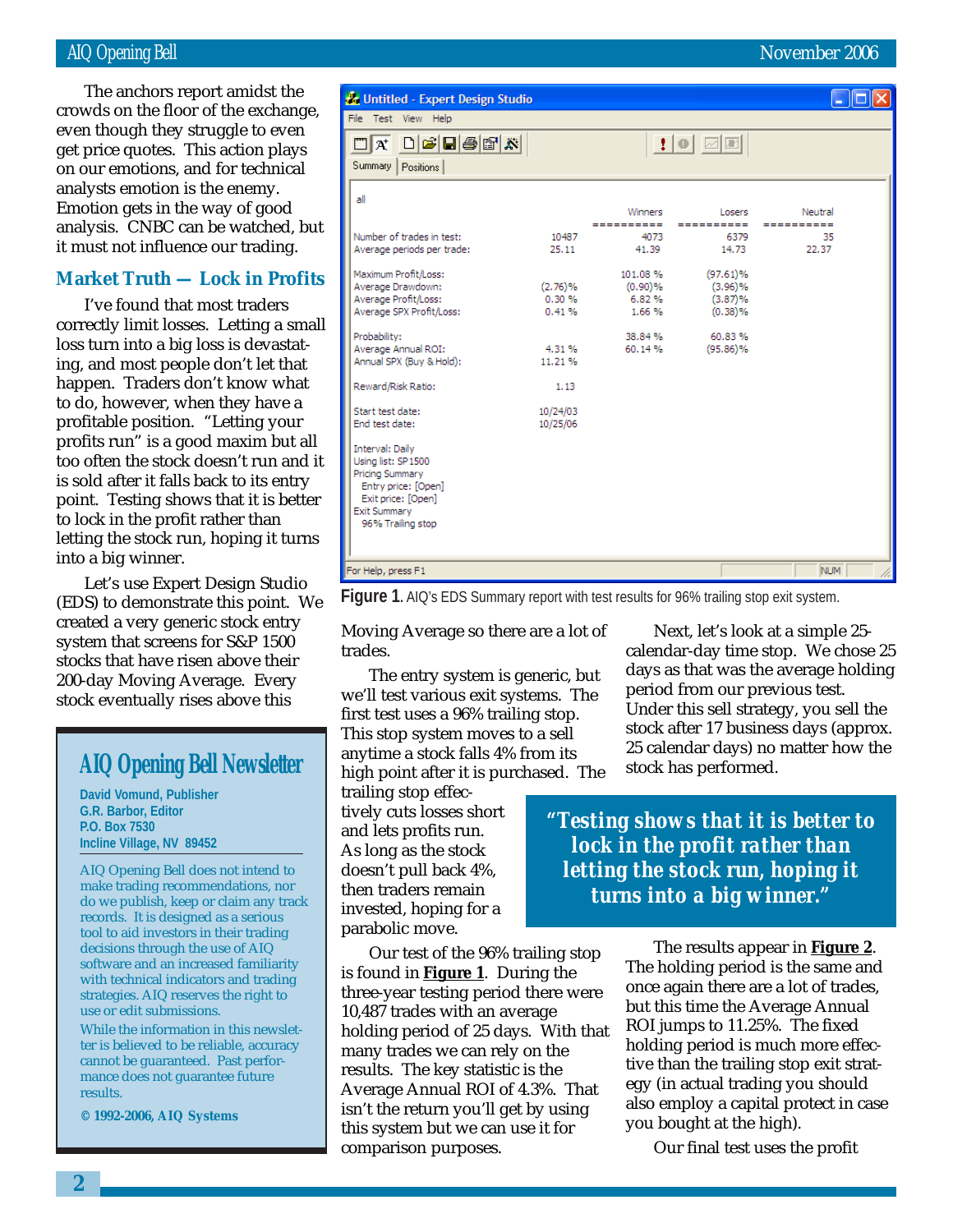#### November 2006 **AIQ Opening Bell**

protect strategy that is one of the pre-built sell strategies within TradingExpert Pro. We'll use a 95% capital protect in case we bought the stock at its high. Once there is a 5% profit on a stock, then we'll lock in 95% of that profit. That way, we don't give back our gains. We chose these numbers because they also lead to a 25-day average holding period.

**Figure 3** shows the results of this new test. The 9.53% Average Annual ROI is slightly less than the fixed holding period, but far higher than the trailing stop.

What does this mean? The trailing stop, designed to keep investors in while the stock moves higher, was the worst performer. That's true for this system, and it is true for most stock entry systems. It is especially true for short-term trading systems. I encourage you to run similar tests with your own entry system.

Trailing stops keep you invested in stocks that go parabolic, but that rarely happens. More often, you get a good profit on a stock but give back most of that profit before the stop is triggered.

Stop systems that force you to take profits lead to better results. A fixed period stop system locks in profits because it forces a sell no matter what the stock has done. With a fixed period approach, you must sell a stock even if it is making a parabolic advance. The profit protect strategy obviously also forces you to lock in profits as it doesn't allow a stock to move back to its entry point once the profit threshold is reached.

Traders should lock in their profits, not give them back. More Market Truths next month.

David Vomund publishes VIS Alert, a weekly investment newsletter. For a sample copy, go to *www.visalert.com.*

| Untitled - Expert Design Studio                                                                                                                                                                                                                                                                                                                                                                                                                       |                                                                                                    |                                                                                                    |                                                                                                                   |                                      |  |
|-------------------------------------------------------------------------------------------------------------------------------------------------------------------------------------------------------------------------------------------------------------------------------------------------------------------------------------------------------------------------------------------------------------------------------------------------------|----------------------------------------------------------------------------------------------------|----------------------------------------------------------------------------------------------------|-------------------------------------------------------------------------------------------------------------------|--------------------------------------|--|
| File Test View Help                                                                                                                                                                                                                                                                                                                                                                                                                                   |                                                                                                    |                                                                                                    |                                                                                                                   |                                      |  |
| $\Box$ $\bm{\alpha}$ $\bm{\cap}$ $\bm{\beta}$ $\bm{\Box}$ $\bm{\beta}$ $\bm{\beta}$ $\bm{\alpha}$ $\bm{\lambda}$<br>Summary<br>Positions                                                                                                                                                                                                                                                                                                              |                                                                                                    |                                                                                                    | $\bullet$ 0 $\boxdot$                                                                                             |                                      |  |
| all<br>Number of trades in test:<br>Average periods per trade:<br>Maximum Profit/Loss:<br>Average Drawdown:<br>Average Profit/Loss:<br>Average SPX Profit/Loss:<br>Probability:<br>Average Annual ROI:<br>Annual SPX (Buy & Hold):<br>Reward/Risk Ratio:<br>Start test date:<br>End test date:<br>Interval: Daily<br>Using list: SP1500<br>Pricing Summary<br>Entry price: [Open]<br>Exit price: [Open]<br><b>Exit Summary</b><br>Hold for 17 periods | 9128<br>24.71<br>$(4.22)\%$<br>0.76%<br>0.65%<br>11.25 %<br>11.21%<br>1.31<br>10/24/03<br>10/25/06 | Winners<br>----------<br>5037<br>24.79<br>101.89%<br>(1.79)%<br>5.76%<br>1.41%<br>55.18%<br>84.83% | Losers<br>----------<br>4052<br>24.61<br>$(80.34)\%$<br>(7.29)%<br>$(5.45)\%$<br>(0.29)%<br>44.39%<br>$(80.80)\%$ | Neutral<br>----------<br>39<br>24.77 |  |
| For Help, press F1                                                                                                                                                                                                                                                                                                                                                                                                                                    |                                                                                                    |                                                                                                    |                                                                                                                   | <b>NUM</b>                           |  |



| <b>A</b> Untitled - Expert Design Studio                                                        |            |            |                          |            |  |
|-------------------------------------------------------------------------------------------------|------------|------------|--------------------------|------------|--|
| File Test View Help                                                                             |            |            |                          |            |  |
| $\bigcap$ $\bigoplus$ $\bigoplus$ $\bigoplus$ $\bigotimes$ $\big $ $\bigotimes$<br>$\Box$ $A^*$ |            |            | $\bullet$ $\blacksquare$ |            |  |
| Summary<br>Positions                                                                            |            |            |                          |            |  |
| all                                                                                             |            |            |                          |            |  |
|                                                                                                 |            | Winners    | Losers                   | Neutral    |  |
|                                                                                                 |            | ---------- | -----------              | ---------- |  |
| Number of trades in test:                                                                       | 8555       | 4692       | 3859                     |            |  |
| Average periods per trade:                                                                      | 25.27      | 28.48      | 21.36                    | 30.50      |  |
| Maximum Profit/Loss:                                                                            |            | 100.41%    | (94.07)%                 |            |  |
| Average Drawdown:                                                                               | $(3.68)\%$ | $(1.46)\%$ | $(6.38)\%$               |            |  |
| Average Profit/Loss:                                                                            | 0.66%      | 6.39%      | $(6.31)\%$               |            |  |
| Average SPX Profit/Loss:                                                                        | 0.56%      | 1.55%      | $(0.65)$ %               |            |  |
| Probability:                                                                                    |            | 54.85%     | 45.11%                   |            |  |
| Average Annual ROI:                                                                             | 9.53%      | 81.93%     | $(107.86)\%$             |            |  |
| Annual SPX (Buy & Hold):                                                                        | 11.21%     |            |                          |            |  |
| Reward/Risk Ratio:                                                                              | 1.23       |            |                          |            |  |
| Start test date:                                                                                | 10/24/03   |            |                          |            |  |
| End test date:                                                                                  | 10/25/06   |            |                          |            |  |
| Interval: Daily                                                                                 |            |            |                          |            |  |
| Using list: SP1500                                                                              |            |            |                          |            |  |
| <b>Pricing Summary</b>                                                                          |            |            |                          |            |  |
| Entry price: [Open]                                                                             |            |            |                          |            |  |
| Exit price: [Open]                                                                              |            |            |                          |            |  |
| <b>Exit Summary</b>                                                                             |            |            |                          |            |  |
| Cap. Prot. 95%                                                                                  |            |            |                          |            |  |
| Profit Prot. 90% above 5%                                                                       |            |            |                          |            |  |
| For Help, press F1                                                                              |            |            |                          | <b>NUM</b> |  |
|                                                                                                 |            |            |                          |            |  |

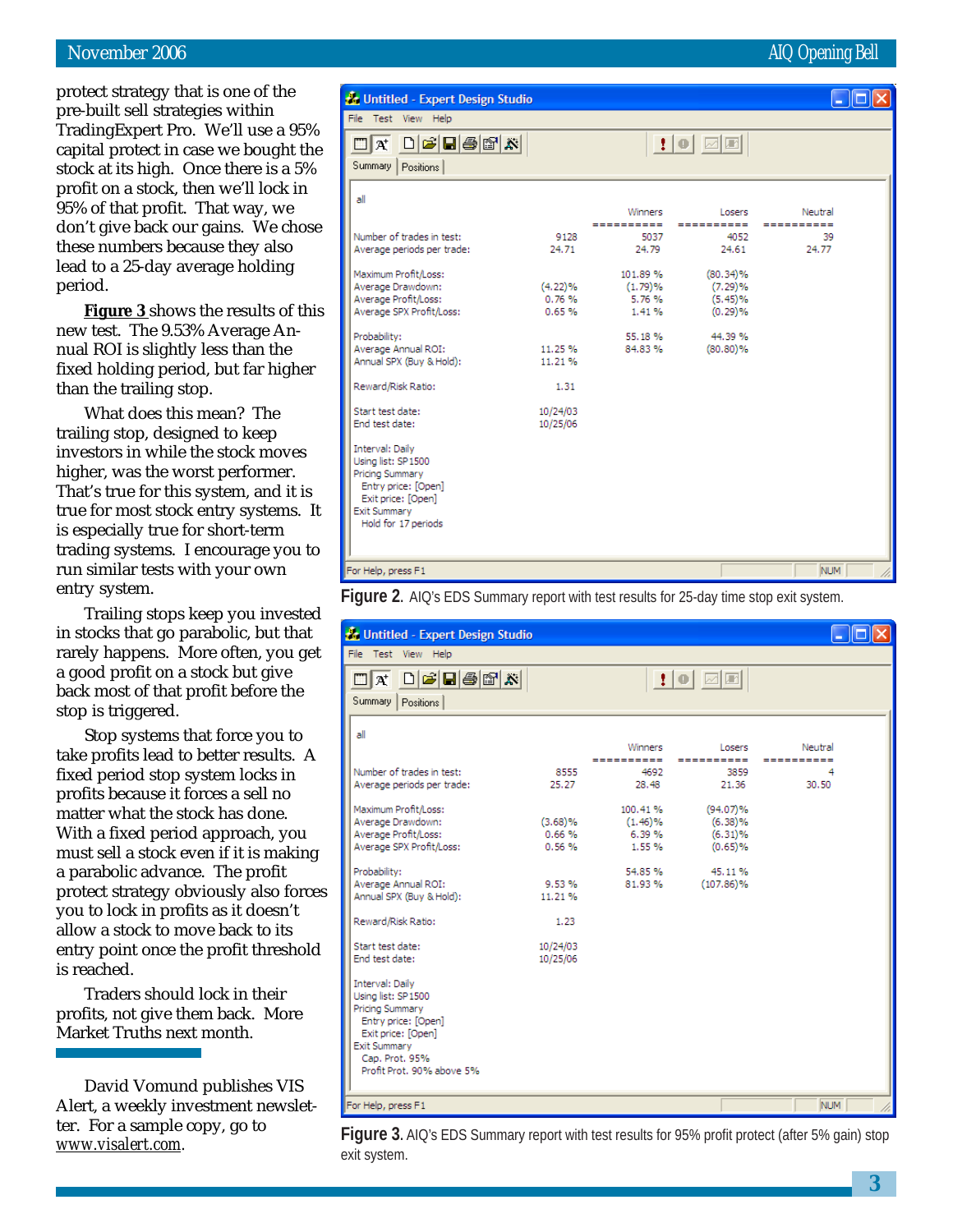## *Industry Group Analysis, Part III*

## **Indentify Group/Sector Rotation With AIQ's Unique Analysis Report**

#### **By David Vomund**

ro's most powerful<br>
ro's most powerful<br>
features is its ability t<br>
identify industry<br>
group and sector<br>
rotation. In the two previous issues Pro's most powerful features is its ability to identify industry group and sector of the *Opening Bell* (September and October), we discussed the advantages and disadvantages of several AIQ industry group structures, and covered how AIQ's industry groups and sectors are calculated. This month, we'll feature one of AIQ's pre-built screening reports — the Sector Analysis report.

Since both price and volume data is available for AIQ's industry groups and sectors, the same analyto understand the Trend Score and Delta Trend Score indicators that are found on this report.

Trend Score (TS) is a special AIQ expert system that measures the strength or weakness of several indicators including the MACD, Volume Accumulation Percentage, Directional Movement, On Balance Volume, Positive Volume, and Average Directional Movement Index. Since TS is based on the strength of the technical indicators, and indicators tend to lead price action, TS is a leading indicator. The TS values vary between +100 and -100, where +100 signifies a very strong uptrend.

Delta Trend Score (DTS) is the

*"You'll need to understand the Trend Score and Delta Trend Score indicators that are found on the Sector Analysis report. Trend Score (TS) is a special AIQ expert system that measures the strength or weakness of several indicators…Delta Trend Score (DTS) is the rate of change, or momentum, of the TS."*

rate of change, or momentum, of the TS. Depending on whether you prefer to buy into strength or enter near the lows, you will want to focus on

sis that you perform on stocks can be performed on groups/sectors. There is an additional benefit in that the Group Analysis and Sector Analysis reports can be used to identify group rotation. We'll cover the Sector Analysis report but the same techniques can be used on the Group Analysis report as well.

The Sector Analysis report is unique to AIQ and very helpful in identifying sector rotation. To properly use this report, you'll need either the TS or the DTS readings.

#### **Buying After Weakness**

To identify a sector whose indicators have been weak but are beginning to show signs of strength, look for a high DTS score relative to the other sectors. DTS looks at the rate of change in the TS and gives a short-term reading. Since high DTS scores are the first indication of new strength, buying high DTS sectors can get you in early but you must

also be aware of false signals.

What is a high score one day may not be a high score the next day so it is important to scan through the DTS column to see what constitutes a high score. The sectors with high DTS scores will typically appear in the lower half of the ranking. The sectors near the top of the ranking already have strong indicators so the rate of change in the indicators is typically close to zero.

#### **Buying Into Strength**

What is high can go higher. Buying into strength is a strategy followed by growth investors. In this strategy, you want to focus on sectors near the top of the ranking. These sectors have the strongest indicators and are showing signs of accumulation so it is unlikely that they are in a topping process.

"The trend is your friend" is a motto followed by growth investors. Therefore, with this strategy you want to plot the top ranked sectors making sure that they are in an overall uptrend. Those that are near the top of the ranking and are in an overall uptrend pass the test.

The Trend Score gives a shortterm reading of a sector's strength. There are many examples of sectors that appear at the top of the Sector Analysis report because of very recent strength, even though they are in long-term downtrends. For a longer-term and more stable picture, use the weekly version of this report.

#### **Rotation Example**

Here is an example of the stages of a group/sector that forms a bottom and enters a strong uptrend. Our example uses the Standard &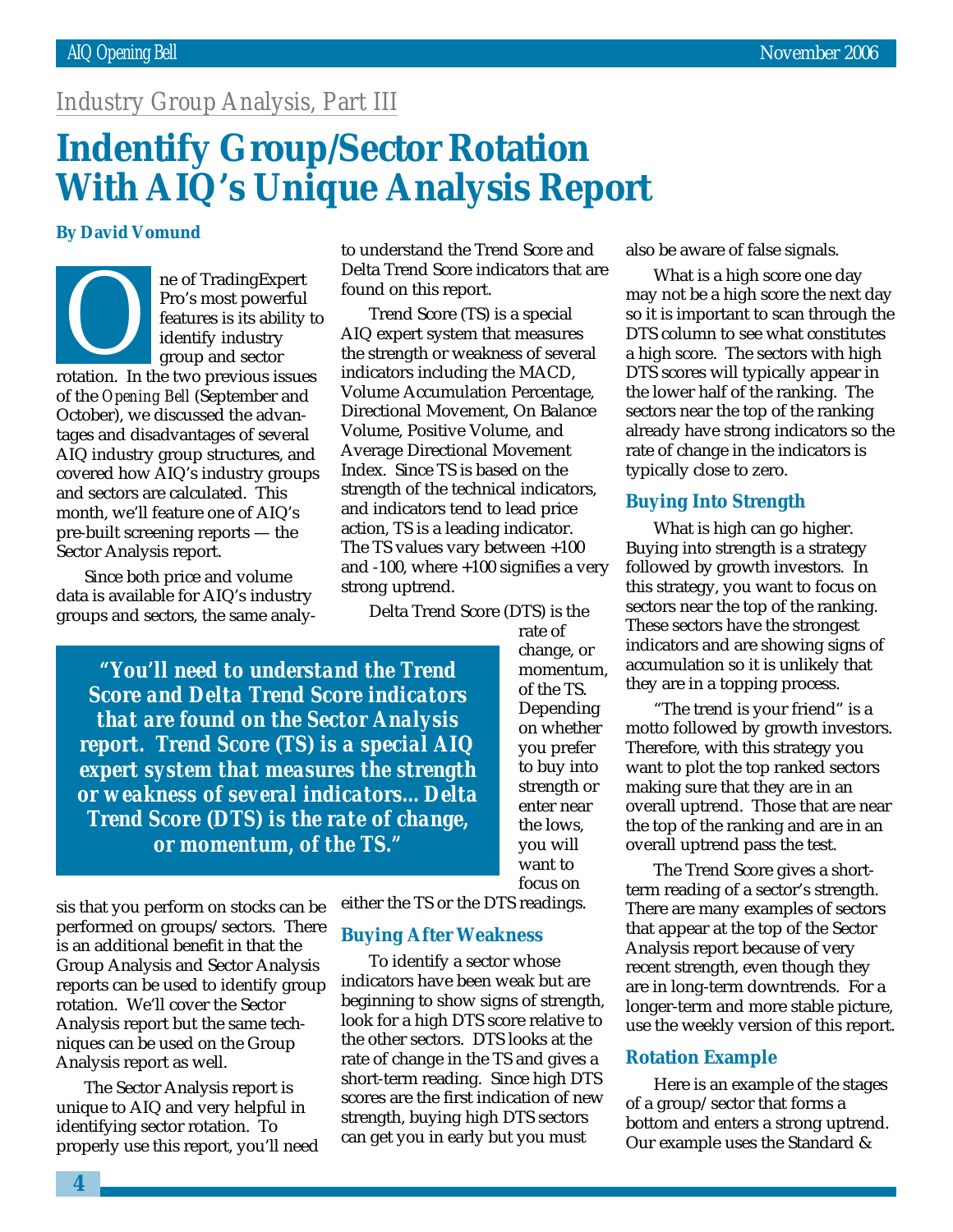#### November 2006 **AIQ Opening Bell**

(ustry<br>cks, v<br>tors.<br>alysi:<br>anal<br>We Poor's industry group structure. Because many of Standard & Poor's industry groups contain too few stocks, we'll perform the analysis on sectors. Whether you use the Group Analysis or Sector Analysis report, the analysis techniques are the same.

We will follow the rotation of the Utilities and Energy sectors as they form their September lows, and then outperform the other sectors during the October advance.

**Figure 1** shows these two sectors. Notice that for most of September the sectors were moving lower and there was no reason to buy them. Their low points came around September 22, signified by the downward arrows. In hindsight, this was a great entry date. Three trading days later the sectors were off their lows with good momentum (see upward arrows). Finally, on October 20 both sectors were in established uptrends and were outperforming the other sectors.



**Figure 1.** Daily charts of the Energy and Utilities sectors. In late September, both sectors began moving off their lows (see arrows).

Now let's look at how one can identify this rotation with the Sector Analysis report. We begin on

| <b>AIQ Reports</b>                                                                                                                                                                                                                                                                                                                                                                                                                                                                                                                                                                                                                                                                                                                  |                                                                                                                                                                                                                                                                                                                                                                                                                       |                                                                                                                                                                                                                                                                                                                                                                                                                                                                                                                                                                                                                                                     |                                                                                                                                                    |                                                                                                                                                                                                  |    |
|-------------------------------------------------------------------------------------------------------------------------------------------------------------------------------------------------------------------------------------------------------------------------------------------------------------------------------------------------------------------------------------------------------------------------------------------------------------------------------------------------------------------------------------------------------------------------------------------------------------------------------------------------------------------------------------------------------------------------------------|-----------------------------------------------------------------------------------------------------------------------------------------------------------------------------------------------------------------------------------------------------------------------------------------------------------------------------------------------------------------------------------------------------------------------|-----------------------------------------------------------------------------------------------------------------------------------------------------------------------------------------------------------------------------------------------------------------------------------------------------------------------------------------------------------------------------------------------------------------------------------------------------------------------------------------------------------------------------------------------------------------------------------------------------------------------------------------------------|----------------------------------------------------------------------------------------------------------------------------------------------------|--------------------------------------------------------------------------------------------------------------------------------------------------------------------------------------------------|----|
| View Generate Help<br><b>Reports</b>                                                                                                                                                                                                                                                                                                                                                                                                                                                                                                                                                                                                                                                                                                |                                                                                                                                                                                                                                                                                                                                                                                                                       |                                                                                                                                                                                                                                                                                                                                                                                                                                                                                                                                                                                                                                                     |                                                                                                                                                    |                                                                                                                                                                                                  |    |
| 图<br>前面<br>团<br>a<br>G<br>$\sim$                                                                                                                                                                                                                                                                                                                                                                                                                                                                                                                                                                                                                                                                                                    | 冒                                                                                                                                                                                                                                                                                                                                                                                                                     |                                                                                                                                                                                                                                                                                                                                                                                                                                                                                                                                                                                                                                                     |                                                                                                                                                    |                                                                                                                                                                                                  |    |
| AIO Reports<br>Stock Reports<br>÷<br>Group Reports<br>Ė<br>Ė<br>Sector Reports<br>Sector Analysis<br>New Highs / New Lows<br>Ėŀ<br>Price Change - Upside<br>Ė<br>Price Change - Downside<br>Ė<br>Relative Strength - Strong<br>Ė<br>Relative Strength - Weak<br>Ė<br>Persistence of Money Flow<br>庫<br>Price Volume Divergence<br>Ė<br>Mov Avg Crossover - Upside<br>中<br>Mov Avg Crossover - Downsic<br>中<br>Crossover of Two Mov Avera<br>Ė<br>Ė<br>Mov Avg Status - Upside<br>Ė<br>Mov Avg Status - Downside<br>Ė<br>Point & Figure Breakout<br>Mutual Fund Reports<br>Ŧ<br>Ė<br>Weekly Stock Reports<br>Ė<br>Weekly Group Reports<br>Weekly Sector Reports<br>Ė<br>Ð<br>Weekly Mutual Fund Reports<br>Ė<br>Summary Reports<br>Ė | Sector Analysis Report<br>$09/22/06 - Daily$<br>Ticker<br><b>HOUSE</b><br><b>RFTAI</b><br><b>FINAN</b><br><b>TELECMMS</b><br><b>TECHNLGY</b><br><b>INSUR</b><br>LEISU<br><b>REALESTA</b><br>COMPT<br>CONSU<br><b>PHARMBIO</b><br><b>BANKING</b><br><b>MEDIAS</b><br><b>SEMICOND</b><br><b>SERVI</b><br><b>FOODDRUG</b><br><b>HEALT</b><br>CAPGOODS<br><b>TRANP</b><br><b>AUTOM</b><br><b>FOODS</b><br><b>MATERIAL</b> | Score 84+ 16- Delta 44+ 56- Ave Delta 2+ 12-<br>Sector<br>Household & Personal Products<br>Retailing<br>Diversified Financials<br><b>Telecommunication Services</b><br>Technology, Hardware, Tools & Equip<br>Insurance Sector<br><b>Consumer Services</b><br><b>Real Estate</b><br>Software and Services<br>Consumer Durables & Apparel<br>Pharmaceuticals & Biotechnology<br>Banks<br>Media<br>Semiconductors & Semiconductor Eqpt<br>Commercial Services and Supplies<br>Food & Staples Retailing<br>Healthcare Equipment and Services<br>Capital Goods<br>Transportation<br>Automobiles and Components<br>Food, Beverage & Tobacco<br>Materials | <b>TS</b><br>100<br>99<br>99<br>99<br>98<br>98<br>98<br>95<br>95<br>95<br>93<br>93<br>92<br>91<br>91<br>88<br>79<br>66<br>49<br>42<br>(26)<br>(47) | <b>DTS</b><br>0<br>n<br>1<br>(0)<br>$\overline{c}$<br>$\mathbf{1}$<br>$\mathbf{1}$<br>(1)<br>n<br>1<br>(3)<br>(2)<br>$\mathbf{0}$<br>(0)<br>9<br>(7)<br>(6)<br>(13)<br>(11)<br>3<br>(68)<br>(15) | nu |
|                                                                                                                                                                                                                                                                                                                                                                                                                                                                                                                                                                                                                                                                                                                                     | UTILI<br><b>ENERGY</b>                                                                                                                                                                                                                                                                                                                                                                                                | Utilities<br>Energy                                                                                                                                                                                                                                                                                                                                                                                                                                                                                                                                                                                                                                 | (89)<br>(99)                                                                                                                                       | (27)<br>(7)                                                                                                                                                                                      |    |
| ⇒<br>m                                                                                                                                                                                                                                                                                                                                                                                                                                                                                                                                                                                                                                                                                                                              | $\left\langle \right\rangle$                                                                                                                                                                                                                                                                                                                                                                                          | HILL.                                                                                                                                                                                                                                                                                                                                                                                                                                                                                                                                                                                                                                               |                                                                                                                                                    |                                                                                                                                                                                                  | ٠  |
| For Help, press F1                                                                                                                                                                                                                                                                                                                                                                                                                                                                                                                                                                                                                                                                                                                  |                                                                                                                                                                                                                                                                                                                                                                                                                       |                                                                                                                                                                                                                                                                                                                                                                                                                                                                                                                                                                                                                                                     |                                                                                                                                                    | <b>NUM</b>                                                                                                                                                                                       |    |

**Figure 2.** AIQ Sector Analysis Report for 9/22/06. On this date, the Utilities and Energy sectors **Figure 1.** This doesn't were valued by the Utilities and Energy sectors **forming** (**Figure 4**). This doesn't were at bottom of list, both having highly negative Trend Scores.

in Figure 1). The Sector Analysis report on this day showed both sectors at the bottom of the ranking (**Figure 2**). There was no reason to be interested in either sector.

Just three trading days later, both sectors bounced off their lows, quickly reversing the direction of the indicators. **Figure 3** shows the Sector Analysis report on this date. Scanning the DTS column, both Utilities and Energy had a DTS of 108, well above the DTS of the other sectors. The upward momentum on these sectors was clearly stronger than all other sectors. This was the first indication that a new uptrend was emerging.

Entering a group or sector based on a high DTS is very rewarding when it works, because it allows you to enter near the market low, but there are more false signals. After the September 27 buy, Utilities never looked back but Energy retested its lows before its uptrend emerged.

By mid-October Utilities held the top spot on the Sector Analysis report and both sectors were outper-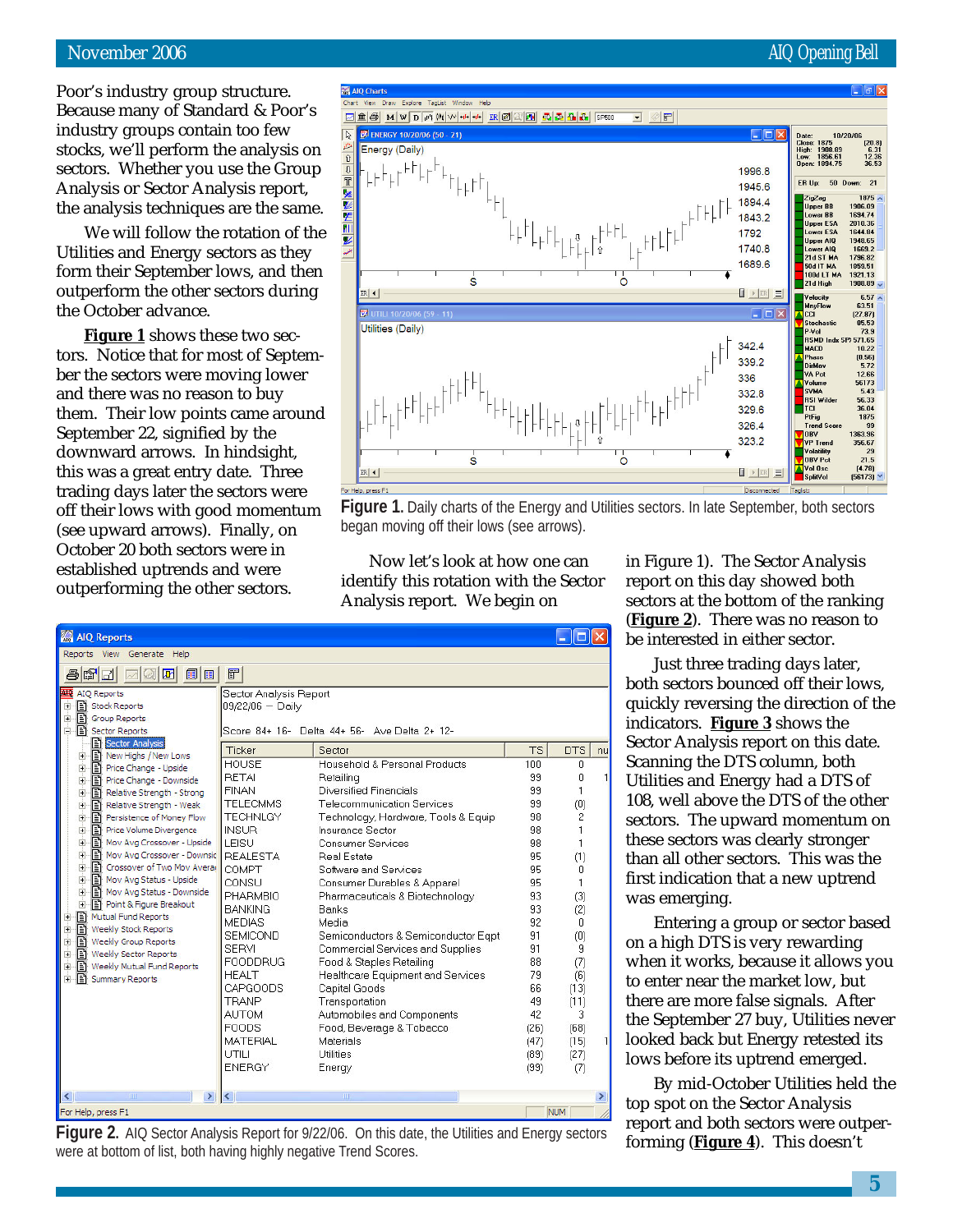profit by rotating to the groups and mean the move was over or that the sector could only fall. What is high can go higher. Growth investors sectors that appear at or near the top of this report.

#### **Combination Strategy**

There is a very effective strategy which combines the elements of the two strategies discussed above. For long positions, look for sectors that are near the top of the ranking but also have a larger than average DTS. The higher the DTS the better. Since the sectors are near the top of the ranking, we know that their indicators are strong. Not only are they strong but also the positive DTS value implies they are still improving.

The opposite is true for identifying weakness. An example of a bearish condition is found in the Food-Beverage & Tobacco sector in Figure 2 and Figure 3. In both cases Food was ranked at or near the

| <b>M</b> AIQ Reports                                                                                                                                                                                                                                                                                                                                                                                                                                      |                                                                                                                                                                                                                                                           |                                                                                                                                                                                                                                                                                                                                                                                     |                                                                                              |                                                                                        |    |
|-----------------------------------------------------------------------------------------------------------------------------------------------------------------------------------------------------------------------------------------------------------------------------------------------------------------------------------------------------------------------------------------------------------------------------------------------------------|-----------------------------------------------------------------------------------------------------------------------------------------------------------------------------------------------------------------------------------------------------------|-------------------------------------------------------------------------------------------------------------------------------------------------------------------------------------------------------------------------------------------------------------------------------------------------------------------------------------------------------------------------------------|----------------------------------------------------------------------------------------------|----------------------------------------------------------------------------------------|----|
| View<br>Generate<br>Help<br><b>Reports</b>                                                                                                                                                                                                                                                                                                                                                                                                                |                                                                                                                                                                                                                                                           |                                                                                                                                                                                                                                                                                                                                                                                     |                                                                                              |                                                                                        |    |
| é f<br>厠<br>ê,<br>囨<br>圃<br><b>WELL</b>                                                                                                                                                                                                                                                                                                                                                                                                                   | F                                                                                                                                                                                                                                                         |                                                                                                                                                                                                                                                                                                                                                                                     |                                                                                              |                                                                                        |    |
| AIO Reports<br>Stock Reports<br>由<br>Group Reports<br>由<br>Ė<br>Sector Reports<br>Sector Analysis<br>New Highs / New Lows<br>$\blacksquare$<br>Price Change - Upside<br>由<br>Price Change - Downside<br>Ė<br>Relative Strength - Strong<br>中<br>Relative Strength - Weak<br>Ė<br>Persistence of Money Flow<br>Ė<br>Price Volume Divergence<br>中<br>Mov Avg Crossover - Upside<br>由<br>Mov Avg Crossover - Downsic<br>由<br>Crossover of Two Mov Avera<br>Ė | Sector Analysis Report<br>$09/27/06 -$ Daily<br>Ticker<br><b>FINAN</b><br><b>SERVI</b><br><b>RETAI</b><br><b>HOUSE</b><br><b>MEDIAS</b><br>CONSU<br><b>INSUR</b><br>LEISU<br>COMPT                                                                        | Score 88+ 12- Delta 84+ 16- Ave Delta 17+ 3-<br>Sector<br>Diversified Financials<br>Commercial Services and Supplies<br>Retailing<br>Household & Personal Products<br>Media<br>Consumer Durables & Apparel<br>Insurance Sector<br><b>Consumer Services</b><br>Software and Services                                                                                                 | <b>TS</b><br>100<br>100<br>100<br>100<br>100<br>99<br>99<br>99<br>98                         | <b>DTS</b><br>0<br>2<br>0<br>(0)<br>4<br>1<br>0<br>0<br>n                              | nu |
| Mov Avg Status - Upside<br>Ė<br>Mov Avg Status - Downside<br>Ė<br>Point & Figure Breakout<br>Ė<br>Mutual Fund Reports<br>$\pm$<br>Ė<br>Veekly Stock Reports<br>Ė<br>Weekly Group Reports<br>Ė<br>Weekly Sector Reports<br>Ð<br>Weekly Mutual Fund Reports<br>Ė<br>Summary Reports<br>÷                                                                                                                                                                    | <b>TELECMMS</b><br><b>TECHNLGY</b><br><b>AUTOM</b><br><b>BANKING</b><br>CAPGOODS<br><b>REALESTA</b><br><b>SEMICOND</b><br><b>PHARMBIO</b><br><b>TRANP</b><br><b>HEALT</b><br>UTILI<br><b>ENERGY</b><br><b>MATERIAL</b><br><b>FOODDRUG</b><br><b>FOODS</b> | <b>Telecommunication Services</b><br>Technology, Hardware, Tools & Equip<br>Automobiles and Components<br>Banks<br>Capital Goods<br><b>Real Estate</b><br>Semiconductors & Semiconductor Egpt<br>Pharmaceuticals & Biotechnology<br>Transportation<br>Healthcare Equipment and Services<br>Utilities<br>Energy<br>Materials<br>Food & Staples Retailing<br>Food, Beverage & Tobacco | 98<br>98<br>97<br>97<br>96<br>96<br>95<br>89<br>70<br>68<br>47<br>40<br>(49)<br>(65)<br>(98) | (1)<br>(0)<br>28<br>3<br>21<br>2<br>1<br>2<br>28<br>5<br>108<br>108<br>28<br>1<br>(12) |    |
| $\rightarrow$<br>m<br>≺                                                                                                                                                                                                                                                                                                                                                                                                                                   | $\left\langle \right\rangle$                                                                                                                                                                                                                              | HIII.                                                                                                                                                                                                                                                                                                                                                                               |                                                                                              |                                                                                        |    |
| For Help, press F1                                                                                                                                                                                                                                                                                                                                                                                                                                        |                                                                                                                                                                                                                                                           |                                                                                                                                                                                                                                                                                                                                                                                     |                                                                                              | <b>NUM</b>                                                                             |    |

**Figure 3.** AIQ Sector Analysis Report for 9/27/06. The Utilities and Energy sectors both show early signs of strength with high DTS values of 108.

| <b>AIQ Reports</b>                                                                                                                                                                                                                                                                                                                                                                                                                                                                                                                                                                                                                                    |                                                                                                                                                                                                                                                                                                                                                                                |                                                                                                                                                                                                                                                                                                                                                                                                                                                                                                                                                                                                                                |                                                                                                                                                          |                                                                                                                                                                  |    |
|-------------------------------------------------------------------------------------------------------------------------------------------------------------------------------------------------------------------------------------------------------------------------------------------------------------------------------------------------------------------------------------------------------------------------------------------------------------------------------------------------------------------------------------------------------------------------------------------------------------------------------------------------------|--------------------------------------------------------------------------------------------------------------------------------------------------------------------------------------------------------------------------------------------------------------------------------------------------------------------------------------------------------------------------------|--------------------------------------------------------------------------------------------------------------------------------------------------------------------------------------------------------------------------------------------------------------------------------------------------------------------------------------------------------------------------------------------------------------------------------------------------------------------------------------------------------------------------------------------------------------------------------------------------------------------------------|----------------------------------------------------------------------------------------------------------------------------------------------------------|------------------------------------------------------------------------------------------------------------------------------------------------------------------|----|
| Reports View Generate Help                                                                                                                                                                                                                                                                                                                                                                                                                                                                                                                                                                                                                            |                                                                                                                                                                                                                                                                                                                                                                                |                                                                                                                                                                                                                                                                                                                                                                                                                                                                                                                                                                                                                                |                                                                                                                                                          |                                                                                                                                                                  |    |
| n d<br>$\omega$ $\mathbf{r}$<br>前面<br>$\overline{\mathcal{M}}$<br>ê,                                                                                                                                                                                                                                                                                                                                                                                                                                                                                                                                                                                  | F                                                                                                                                                                                                                                                                                                                                                                              |                                                                                                                                                                                                                                                                                                                                                                                                                                                                                                                                                                                                                                |                                                                                                                                                          |                                                                                                                                                                  |    |
| AIO Reports<br><b>图 Stock Reports</b><br>由<br>Group Reports<br>Ė<br>Sector Reports                                                                                                                                                                                                                                                                                                                                                                                                                                                                                                                                                                    | Sector Analysis Report<br>10/20/06 - Daily                                                                                                                                                                                                                                                                                                                                     | Score 88+ 12- Delta 24+ 76- Ave Delta 13+ 9-                                                                                                                                                                                                                                                                                                                                                                                                                                                                                                                                                                                   |                                                                                                                                                          |                                                                                                                                                                  |    |
| Sector Analysis                                                                                                                                                                                                                                                                                                                                                                                                                                                                                                                                                                                                                                       | Ticker                                                                                                                                                                                                                                                                                                                                                                         | Sector                                                                                                                                                                                                                                                                                                                                                                                                                                                                                                                                                                                                                         | <b>TS</b>                                                                                                                                                | <b>DTS</b>                                                                                                                                                       | nu |
| New Highs / New Lows<br>$\left  + \right $<br>Price Change - Upside<br>由<br>Price Change - Downside<br>由<br>Relative Strength - Strong<br>由<br>Relative Strength - Weak<br>由<br>È<br>Persistence of Money Flow<br>Price Volume Divergence<br>由<br>Mov Avg Crossover - Upside<br>由<br>Mov Avg Crossover - Downsic<br>由<br>Ė<br>Crossover of Two Mov Avera<br>Mov Avg Status - Upside<br>Ė<br>Mov Avg Status - Downside<br>÷<br>Ė<br>Point & Figure Breakout<br>Mutual Fund Reports<br>Ė<br>Ė<br>Weekly Stock Reports<br>Ė<br>Weekly Group Reports<br>Ė<br>Weekly Sector Reports<br>Weekly Mutual Fund Reports<br>由<br>Ð<br><b>Summary Reports</b><br>Ė | UTILL<br><b>AUTOM</b><br><b>REALESTA</b><br><b>PHARMBIO</b><br>COMPT<br><b>MEDIAS</b><br><b>ENERGY</b><br>CAPGOODS<br><b>SERVI</b><br><b>TRANP</b><br><b>INSUR</b><br><b>MATERIAL</b><br>HOUSE<br><b>HEALT</b><br><b>RANKING</b><br><b>TECHNLGY</b><br><b>RETAI</b><br>CONSU<br><b>FINAN</b><br><b>FOODDRUG</b><br><b>FOODS</b><br><b>TELECMMS</b><br>LEISU<br><b>SEMICOND</b> | Utilities<br>Automobiles and Components<br><b>Real Estate</b><br>Pharmaceuticals & Biotechnology<br>Software and Services<br>Media<br>Energy<br>Capital Goods<br>Commercial Services and Supplies<br>Transportation<br><b>Insurance Sector</b><br>Materials<br>Household & Personal Products<br>Healthcare Equipment and Services<br><b>Banks</b><br>Technology, Hardware, Tools & Equip<br>Retailing<br>Consumer Durables & Apparel<br>Diversified Financials<br>Food & Staples Retailing<br>Food, Beverage & Tobacco<br><b>Telecommunication Services</b><br><b>Consumer Services</b><br>Semiconductors & Semiconductor Eqpt | 100<br>100<br>100<br>100<br>100<br>100<br>99<br>97<br>97<br>89<br>89<br>83<br>79<br>77<br>77<br>77<br>76<br>76<br>75<br>56<br>30<br>(54)<br>(93)<br>(99) | n<br>(0)<br>0<br>(0)<br>0<br>(0)<br>(0)<br>(2)<br>(2)<br>(8)<br>(10)<br>(12)<br>(5)<br>3.<br>(3)<br>(13)<br>1<br>(8)<br>(5)<br>(25)<br>76<br>(1)<br>(33)<br>(33) |    |
| mr<br>×<br>≺                                                                                                                                                                                                                                                                                                                                                                                                                                                                                                                                                                                                                                          | ∢                                                                                                                                                                                                                                                                                                                                                                              | ШÌ                                                                                                                                                                                                                                                                                                                                                                                                                                                                                                                                                                                                                             |                                                                                                                                                          |                                                                                                                                                                  | ≯  |
| For Help, press F1                                                                                                                                                                                                                                                                                                                                                                                                                                                                                                                                                                                                                                    |                                                                                                                                                                                                                                                                                                                                                                                |                                                                                                                                                                                                                                                                                                                                                                                                                                                                                                                                                                                                                                |                                                                                                                                                          | <b>NUM</b>                                                                                                                                                       |    |

**Figure 4.** AIQ Sector Analysis Report for 10/20/06. By this date, both sectors are outperforming with Utilities the top ranked sector and Energy just below.

bottom of the report. The sector was underperforming. At the same time the indicators were losing momentum, indicated by the negative DTS reading. In Figure 2 Food's DTS reading of -68 was well below all other DTS readings on that day. The same applies for Figure 3.

Indeed Food-Beverage & Tobacco failed to participate in the market's ensuing rally. We can see that by its continued low ranking on October 20 (Figure 4). Interestingly, on October 20 this sector has the largest DTS reading, indicating its period of weakness was ending.

The Sector Analysis report is one of many pre-built screening reports. The most conventional report to identify rotation is the Price Change report. This report concentrates on the groups or sectors that have performed the best. We'll have more on using price change analysis next month.